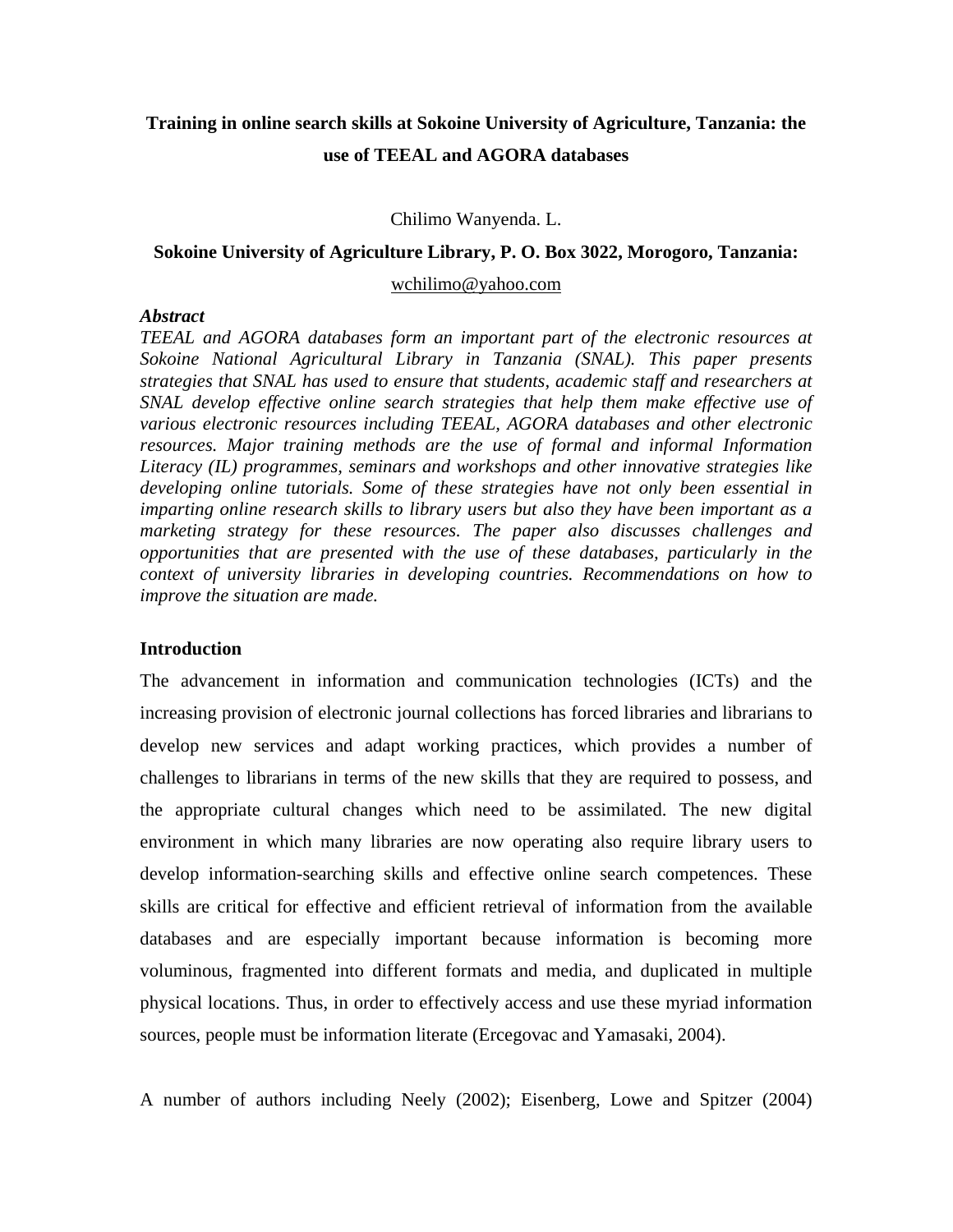attributed the term information literacy to Zurkowski, President of the Information Industry Association, who used the term information literates in 1974 to identify people "trained in the application of information resources of their work". According to ALA (1998), to be information literate a person must be able to recognise when information is needed and have the ability to locate, evaluate and use effectively the needed information. Therefore IL is a service programme that has mainly been brought about by the advancements in ICTs. The more electronic resources libraries acquire and make available to users, the greater the demand for instruction on how to access and use those resources effectively and efficiently.

This paper discusses the role that IL programmes can play in developing the online search competence of the library users. The discussion will be based on SNAL's experience with the use of TEEAL and AGORA and other electronic resources.

SUA is a reputed university in Africa dealing with the disciplines of agriculture and related fields. It became a fully-fledged university in July 1984, having been the Faculty of Agriculture, Forestry, and Veterinary Science of the University of Dar es Salaam. The University has four faculties and one constituent college. It has more than 2,000 students and about 240 academic staff. As a matter of fact, the university also has a computer centre which was established in 1993.

#### **Literature Review**

Online search strategy represents skills and competencies required in order to effectively learn and conduct search activities using the information available in electronic format. They involve skills which can help academicians stay up to date in their field and successful in their applied research (Wright and Howell, 2004). The starting point for the development of such competence is for a person to be information literate. According to Engeldinger (1998), an information-literate person has a number of qualities and skills. An information-literate person recognizes when he/she has an information needs, knows the appropriate places to look for information, and knows the appropriate strategies to use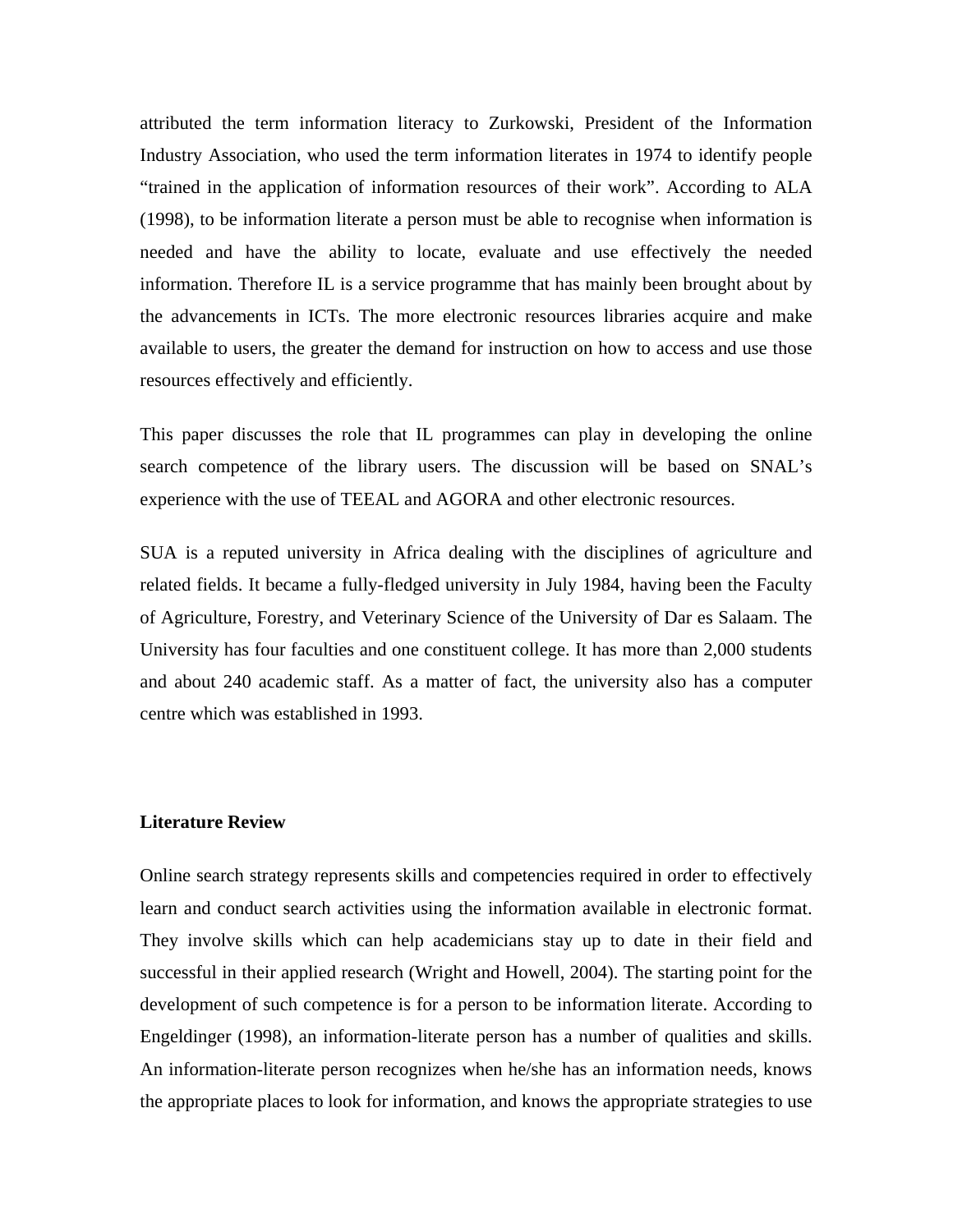for each of them. The information-literate person has the ability to recognize the information when it is found, and then to determine if it is the best, most accurate or most current information available. An information-literate person knows how to communicate information, share it collaboratively and use it ethically.

Institutions of higher learning follow a variety of approaches in teaching IL. Some of these approaches include IL courses which range from credit to non-credit and from compulsory to elective (Ashoor, 2005). Other approaches include the integration of IL in the various course curricula. IL can also be taught informally meaning that it could be completely out side the curriculum (Donnelly, 1998). The methods of conducting / teaching IL can also take a variety of forms, e.g. advice to individuals during the reference interview process, individualized instruction, in-depth research consultations and appointments, group instruction in traditional or electronic classrooms, course management software, Web tutorials and Web-based instruction (ACRL, 2003).

Web-based programs designed to introduce students to general information literacy concept and resources have gained popularity in recent years (Sheer and Pasqualoni, 2002; Vander, 2002). Various institutions have also developed such tutorials, examples of which can be found in the following institutions: University of Texas, Queensland University of Technology in Australia and Rutgers University. (University of Texas, 2004; Queensland University of Technology, 2005; Rutgers University Library, 2005). Examples in Africa include INFOLIT (Cape Technicon Library Services, South Africa)

# **Experiences from the Sokoine University of Agriculture**

The Sokoine University of Agriculture has a Local Area Network (LAN) based on fibre optic backbone running at 100mbps and an Internet connection through a lease line. The university has a library which also serves as a national agricultural library known as the Sokoine National Agricultural Library (SNAL). As a university library and a national agricultural library, SNAL, serves various categories of users including university staff, students, researchers, extension workers, farmers and the community at large. SNAL started to automate its services in 1998, and the catalogue and the circulation system have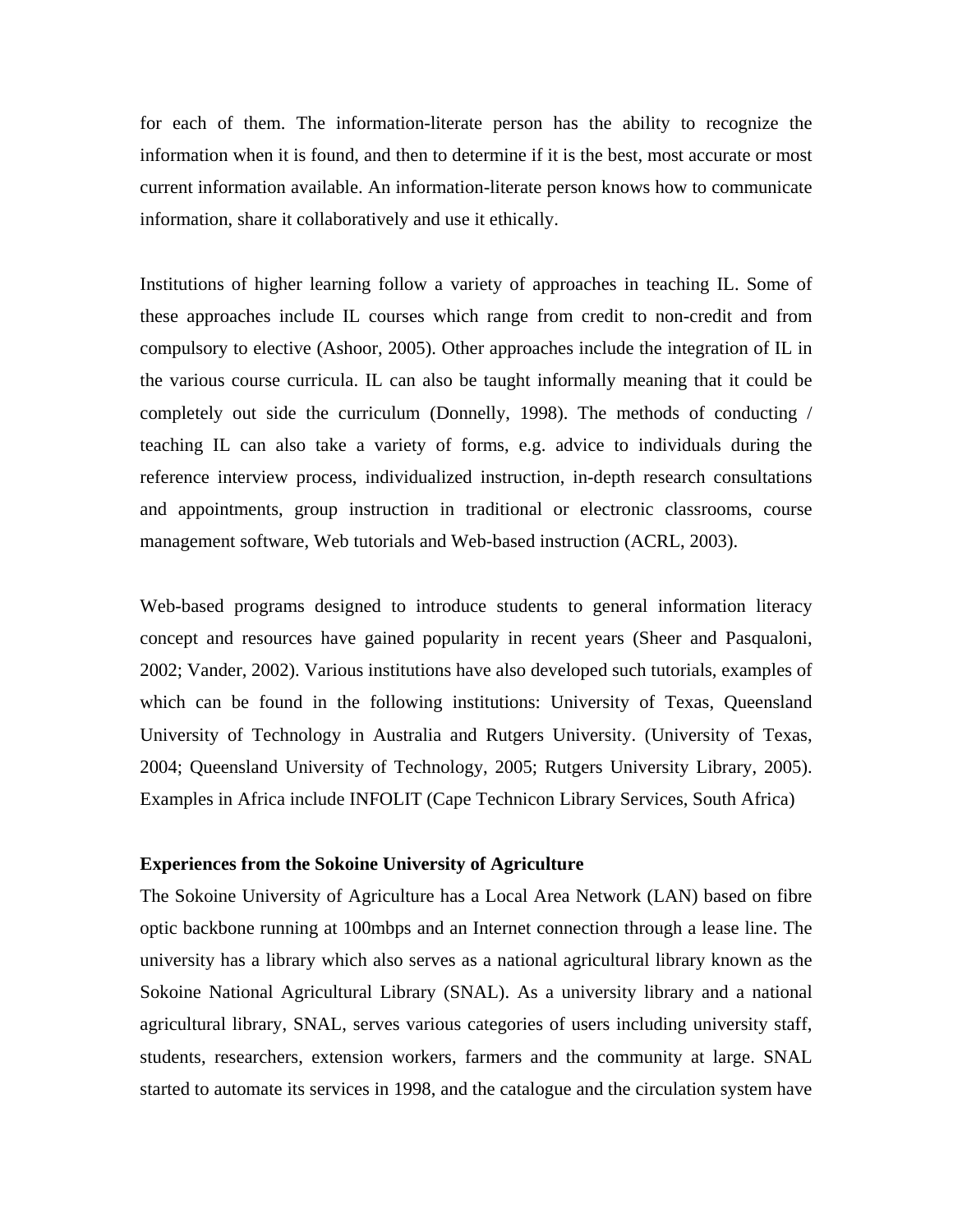now been automated. The automation was initially done using CDS /ISIS software. However, the library has now migrated to an integrated web-based library automation system called WEBLIS.

SNAL offers a number of electronic information services to its users which include: Online Public Access Catalogue (OPAC); over 180 CD-ROM databases with either abstract or full-text information for agriculture and allied subjects; the Essential Electronic Agricultural Library (TEEAL); Electronic Journal resources through International Availability of Scientific Publications (INASP), AGORA and HINARI; Question and Answer services (Q&A) sponsored by CTA; and the E-granary database which is a digital library that was designed to assist libraries and institutions lacking adequate Internet access. E-granary is a full-text database of about 120 Gigabytes.

## **The Essential Electronic Agricultural Library (TEEAL) Database at SNAL**

SNAL acquired its first set of TEEAL CD–ROMs in April 2000 through government funding. This first version of TEEAL had journals covering the years 1993 to 1997. The whole set of TEEAL CDs were kept in the library under the supervision of the periodical section.

The TEEAL index was installed in all the computers in the Library computer room. TEEAL index was also installed in other places within the university including all common computer rooms/labs in the faculties. TEEAL index was also installed in individual lecturers' offices who requested it, as well as in the offices of the Vice Chancellor and Deputy Vice Chancellor. The aim of this exercise was to enable users to search the TEEAL bibliographic information from their offices and only come to the library to print full-text articles. During this time, the library publicized TEEAL using its Current Awareness Services (CAS) such as the library noticeboards, the university mailing list, etc.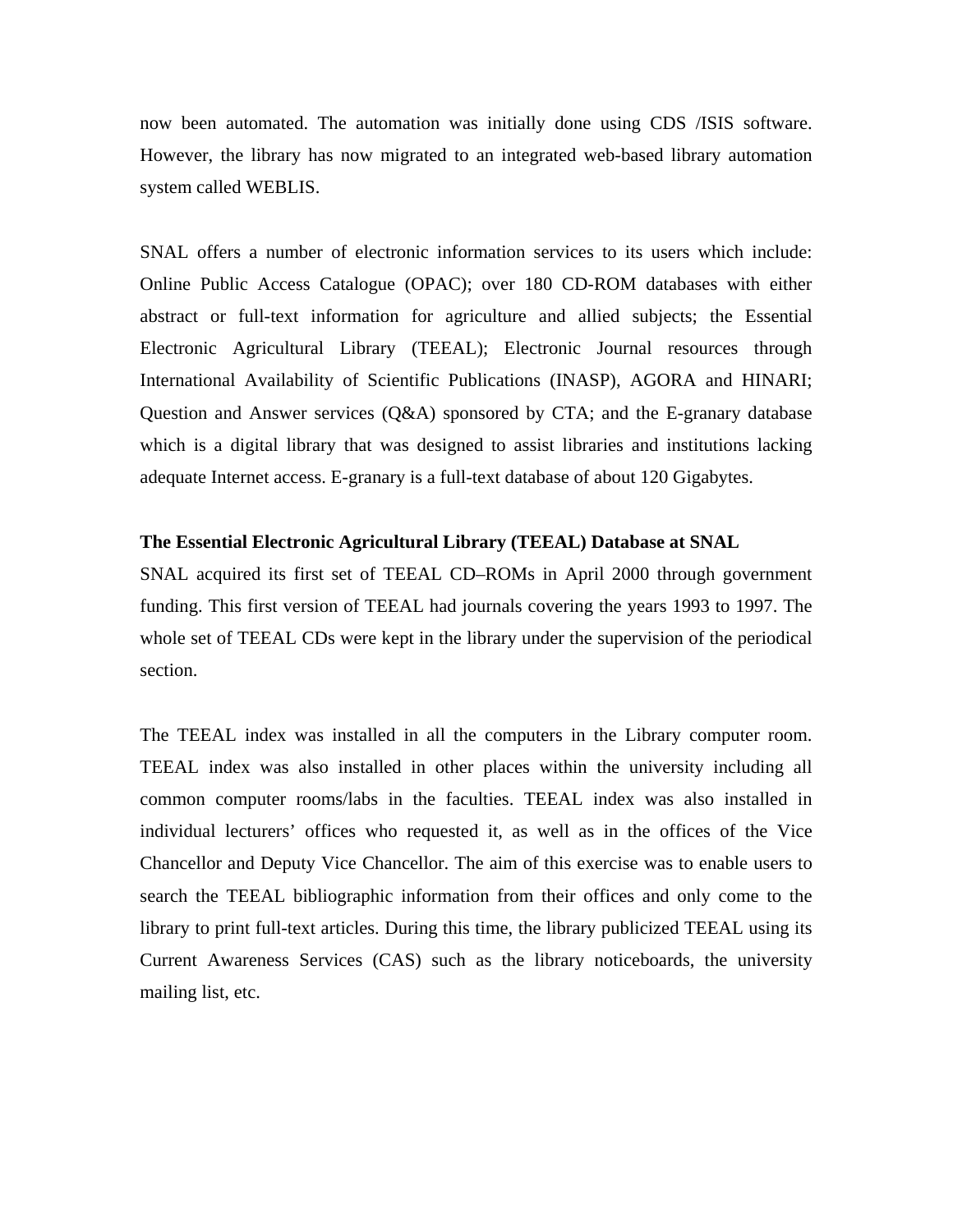In 2003 the library was able to purchase the updated version of TEEAL (i.e. up to 2001) through NORAD<sup>[1](#page-4-0)</sup> support. In January 2006, through government funding SNAL acquired an updated version of TEEAL (LanTEEAL) with journals published up to 2004. Two units of LanTEEAL have been purchased for installation at the main library and branch Library at Solomon Mahlangu Campus. Currently the library, in collaboration with the university computer centre is working on the mechanisms and technical aspects required to put the LanTEEAL into operation. The library is also in the process of purchasing the relevant hardware which is required for the smooth running of the LanTEEAL. The LanTEEAL that SNAL purchased permits up to ten users at a time.

Feedback from TEEAL users has on the whole been positive. Students, lecturers and researchers in various agricultural-related specializations find the database useful and relevant. The off-line attribute of TEEAL has also been very useful because of the low bandwidth that the university has (i.e. 128 kbps uploading and 256 kbps downloading). Furthermore, internet connectivity and power supply at SUA are not reliable. All these factors affect the usage of the electronic resources in the library. Further, the major problem which the library faces in using TEEAL is that of inadequate funds which makes the library unable to acquire updates whenever they are available.

## **Access to Global Online Resource in Agriculture (AGORA) database at SNAL**

SNAL began to access the AGORA database in October, 2003. Journals available in the AGORA database are very relevant to agricultural institutions like SUA. The use of AGORA and TEEAL databases at SNAL complement each other very well. On the one hand, while it is possible to get current articles from AGORA database, slow internet connectivity limits its efficient use. On the other hand, articles from TEEAL can be efficiently downloaded but getting current issues on time is problematic. In addition, the TEEAL database is normally updated annually, and so it may not be possible to obtain current updates of the same.

<span id="page-4-0"></span> $\frac{1}{1}$  $<sup>1</sup>$  NORAD is supporting various activities throughout the university. The Library is one component of</sup> NORAD support at Sokoine University of Agriculture. Through NORAD support SNAL has also been able to acquire various ICT facilities.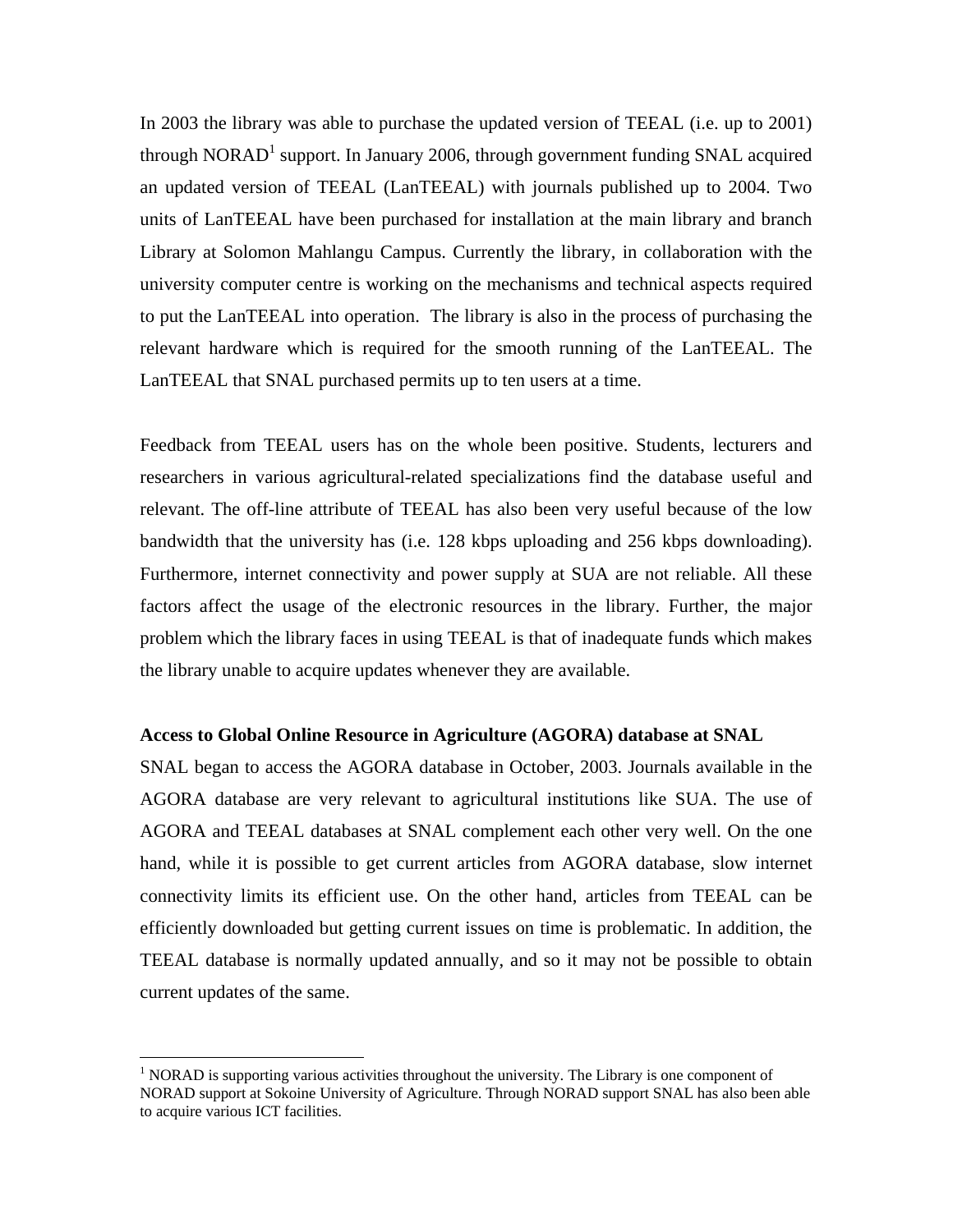## **Information Literacy at SNAL: a historical perspective**

Up to around 1999, SNAL was only providing library orientation programmes to first year undergraduate students at the beginning of each semester. However, with automation of the library and the availability of various electronic information sources, it was important to start information literacy (IL) programmes. The aim is to equip users with skills on how to access and use information from various electronic resources in the library. Efforts to introduce an IL programme at SUA started in 1999 and it was taught as a topic in the communication skills course. This is a compulsory and examinable course for all undergraduates during their first year. This arrangement went smoothly for only two years before it was stopped unofficially in 2002. According to Dulle and Lwehabula (2004), the IL programme was discontinued for the following reasons: (1) Lack of understanding among stakeholders of what information literacy is; (2) Little involvement of stakeholders in introducing the programme; (3) Change in leadership of the head of department hosting the communication skills course; (4) Librarians were not aggressive enough to continue the efforts that were initiated; (5) It was not officially recognized within the academic framework of the university. During the same period the library was increasingly acquiring electronic resources and it was found out that the utilization of these e-resources was minimal, mainly due to lack of IL skills among the users. Adam and Wood (1999); Dulle and Lwehabula (2004) pointed out that lack of IL skills in many African countries is one of the major causes of underutilization of the existing ICTs in many libraries. Thus the libraries are forced to adopt multi-approaches in order to deliver IL.

## **Information Literacy at SNAL: the current situation**

To facilitate the delivery of IL programes, SNAL currently acquired an LCD projector. The training is conducted in the library computer room with 22 computers, providing an opportunity for hands-on practice. SNAL uses various IL programmes to ensure that students, academic staff as well as researchers at SUA develop effective online search skills. Such skills help them make effective use of the TEEAL, AGORA databases and other electronic resources. IL programmes include: informal IL programmes for postgraduate students, informal IL programmes for undergraduates, IL programmes for junior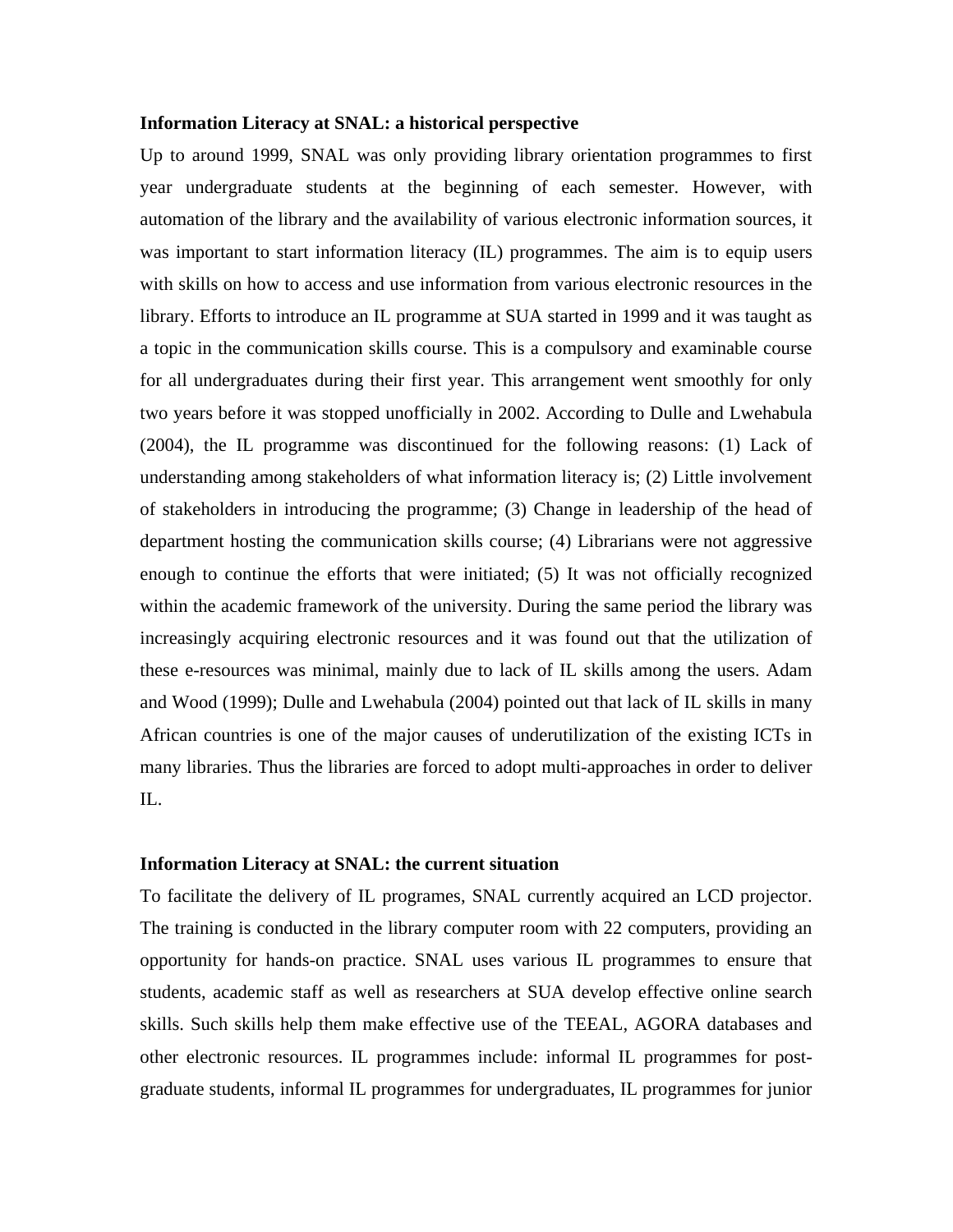academic staff, IL programmes for other agricultural researchers and online tutorials. Below is a detailed description of these IL methods.

First, SNAL conducts informal information literacy programmes / seminars for postgraduate students at the beginning of every academic year. These programmes are always promoted through announcements on notice boards to invite Postgraduate (Masters and PhD) students to register for the IL programs in the library. This programme was well received by students to the extent that, other students who did not attend came to the library to request IL training. Between October and December 2005, the library trained 60 postgraduate students. TEEAL and AROGA databases are always an important part of these programmes.

Second, following the observation that the orientation programme provided to the undergraduate students is not adequate to impart the necessary IL skills, SNAL introduced informal IL programme for undergraduate students starting from the 2005/2006 academic year. Training is conducted during the first semester. Participation of students is coordinated by class representatives. Two hundred and sixty two first-year undergraduate students were trained in the academic year 2005/2006 through this programme. Being an off-line system, TEEAL database was a very important component of the training that was provided to undergraduate students. This is because when the library was conducting this training for undergraduate students the Solomon Mahlangu Campus, where all the first-year students reside, was going through a long period of Internet problems which left the campus without Internet connectivity for over a year. Thus, one of the objectives of the training was to promote usage of the off-line electronic resources which were available in the library, including TEEAL.

Based on the feedback that the library has been receiving from the students about this particular IL programme for undergraduate students, it was found that the training was useful to students and the number of students who come to the library to request information from either TEEAL, CD-ROMS or E-granary has dramatically increased. The observation of students' activities in the library also revealed that first year students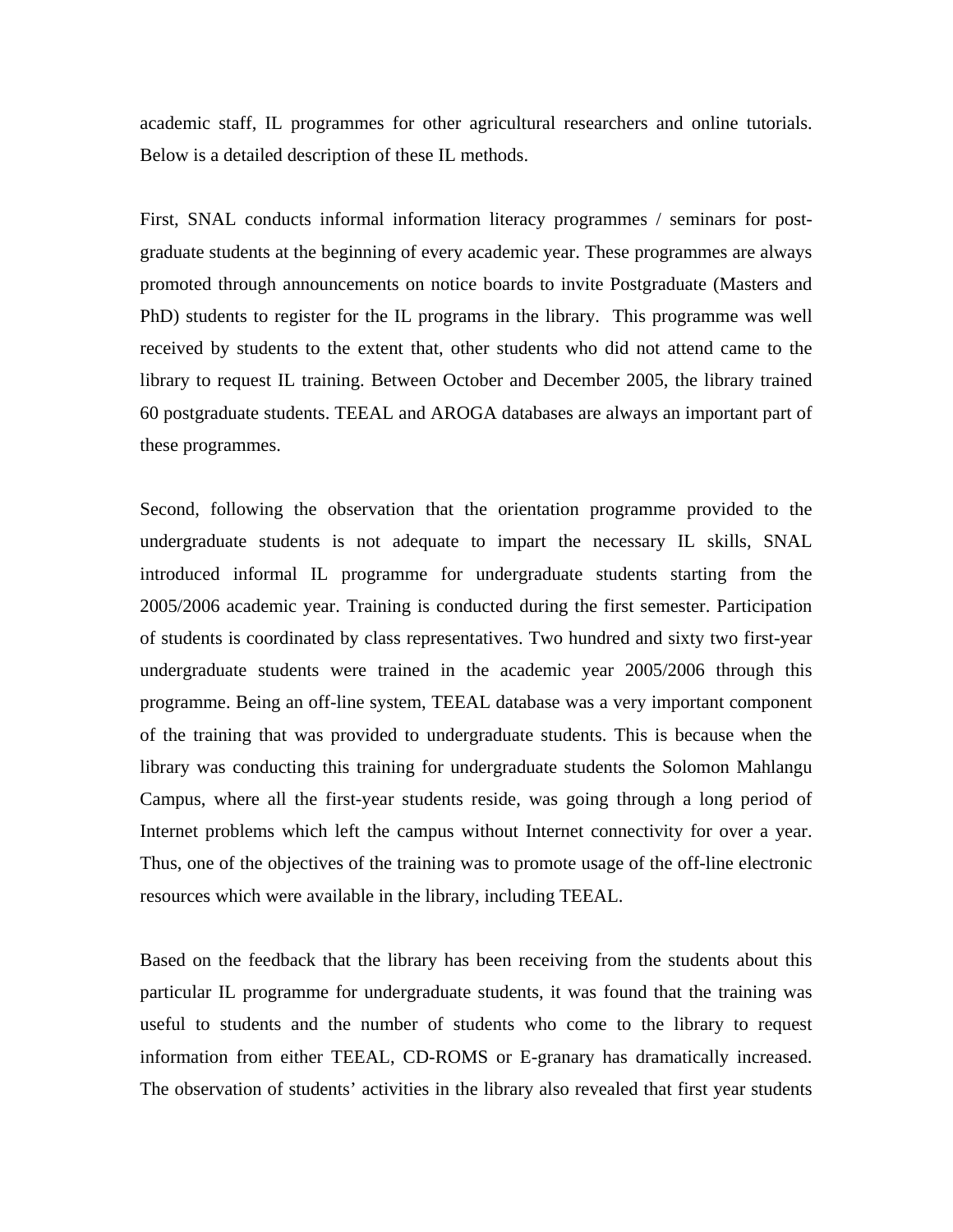were able to use various resources like OPAC more easily than to before the training.

Third, the University management at SUA, in collaboration with the Bureau for Agricultural Consultancy and Advisory Services (BACAS), has been organizing IL workshops for newly employed academic staff at SUA. BACAS is a consultancy arm of the Faculty of Agriculture at SUA. Library staff participates in facilitating such workshops by training these newly employed academic staff on how to use various electronic sources of information available in the library including TEEAL and Agora databases. They are also taught how to evaluate the information obtained from such sources. Three workshops were conducted between November 2005 and March 2006.

With the support of INASP, SNAL conducted more workshops for academic staff, researchers and postgraduate students at SUA. In July 2007 a workshop was conducted on how to use various electronic resources available at SNAL that involved 42 SUA staff and 40 Postgraduate students.

Fourth, the Ministry of Agriculture also periodically organises workshops for its researchers from various agricultural research institutions all over the country. SNAL staff, in collaboration with the BACAS, organized a workshop in May 2005 for these researchers. IL was one of the main topics in that workshop.

Fifth, SNAL's online IL tutorials constitute a web-based IL program designed to introduce library users to the general information literacy concept. These tutorials are accessible from the library website<sup>[2](#page-7-0)</sup>. The notes for online IL training were locally developed by the library staff. However, the library is looking for means to make them interactive so that the library users can be motivated to use these tutorials. Currently, these tutorials are not interactive, and so their impact on improving the scientists' IL skills is still insignificant and also their use cannot be monitored.

1

<span id="page-7-0"></span> $2^{2}$  Sokoine National Agricultural Library online tutorials can be accessed from: http://snalwww.suanet.ac.tz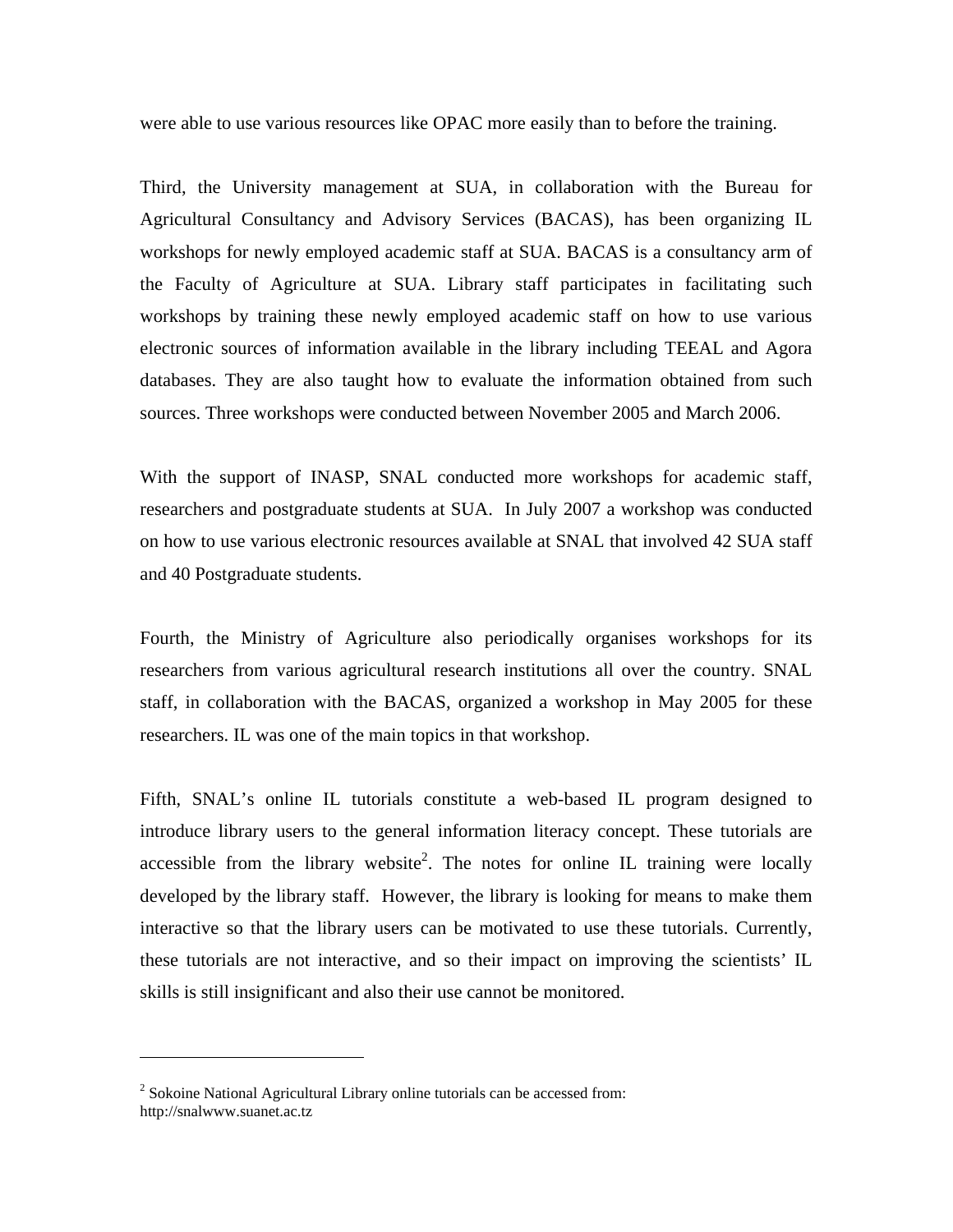#### **Content of IL Programmes**

The content of IL programmes at SUA normally varies depending on the audience and their computer literacy levels. On the one hand, the majority of undergraduate students have little computer skills and some of them are completely ignorant regarding computer use. Therefore the programme content for the first sessions is normally at an elementary level, which includes creating awareness of what sources are available, constructing simple search queries, etc. On the other hand, postgraduate students, academic staff and researchers are provided with in-depth training in IL. Generally IL programmes at SUA cover topics such as general search strategies, how to find information from various sources, how to evaluate the information found, how to locate materials in the library, how databases are structured, effective internet searching, citing electronic information resources, effective use of Boolean operators and much more.

## **IL as a marketing strategy**

The IL programmes provided to various user categories at SNAL are a good opportunity for the library to market and publicise its services, including TEEAL and AGORA databases. The IL programmes at SNAL succeeded in creating demand for the existing services, so that many users are now coming to the library to request for the electronic information resources. In many higher learning institutions, the potential library users are unaware of the services available in the library. A challenge for any library is to keep its customers aware of the range of services that the library offers. Hence, a successful library needs to continuously market its services and competencies. Donald (2006) emphasizes that if librarians do not "blow their own trumpets"; library services may only be appreciated by a few. A successful marketing programme of the library can create awareness of and desire for its services, build an understanding of the value of the services, increase the level of usage, and expand the client base (Quantum, 2006).

Therefore, together with other strategies which are currently used to promote and market library services, SNAL has also made great use of the opportunity provided by the IL programmes as deliberate efforts to 'market' its e-resources. As a matter of fact, there have been improvements in the general image of library services as well as the usage of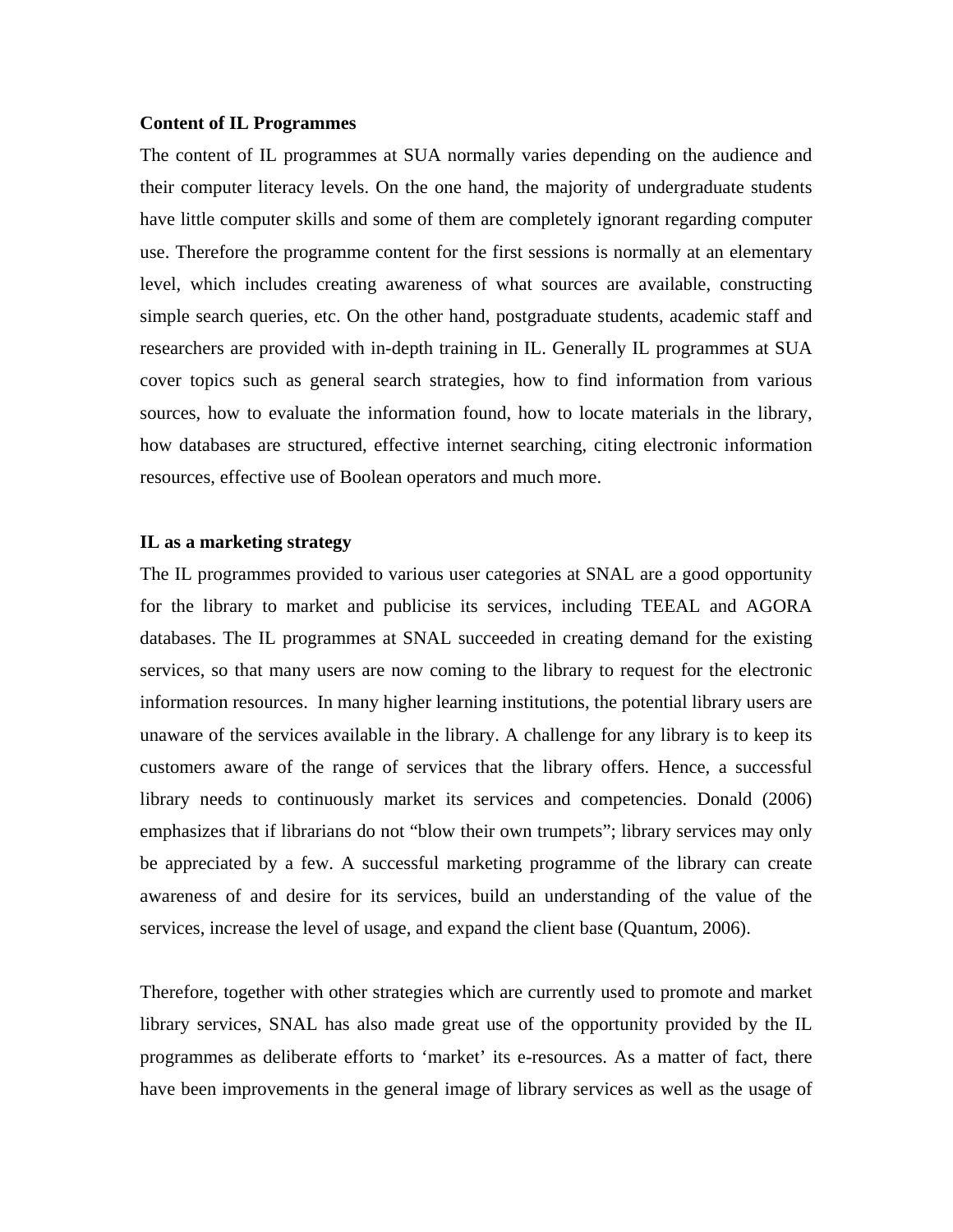the various e-resources.

#### **Challenges experienced**

Despite numerous efforts made by librarians, SNAL still face a number of challenges in delivering IL programmes and in developing online search competencies of their users.

First, most of the undergraduate students do not have the basic knowledge of how to use computers; hence training these students in IL is a challenge. However, through the IL training most of them are being motivated to go and acquire the basic knowledge of how to use computers.

Second*, s*ince IL programmes for students are organized informally it is only possible to conduct them at the beginning of the semester when students are not very busy. It is difficult to conduct the IL training in the middle of the semester because of the increased workload. Hence, the time available for students to attend IL sessions is very limited, whereas there is a lot to be covered as far as IL training is concerned.

Third, there are inadequate staffing levels at SNAL because a large proportion of staff is on study leave and there is high labour turnover. For example, currently SNAL has only four academic staff that is supposed to administer the library as well as to conduct all these types of IL training.

Fourth, SNAL faces challenges in conducting IL training due to lack of space in the library. At the moment the library has only one computer room that is used for both training and internet and CD-ROM searches by users. Therefore, when the IL sessions are taking place, students are not able to use the computer room for internet and CD-ROM searches.

Fifth, currently the whole university has about 320 computers in total with significant improvements for the academic staff. Currently, the ratio of computers to academic staff at SUA stands at 1:1. However, a lot needs to be done to improve access to computers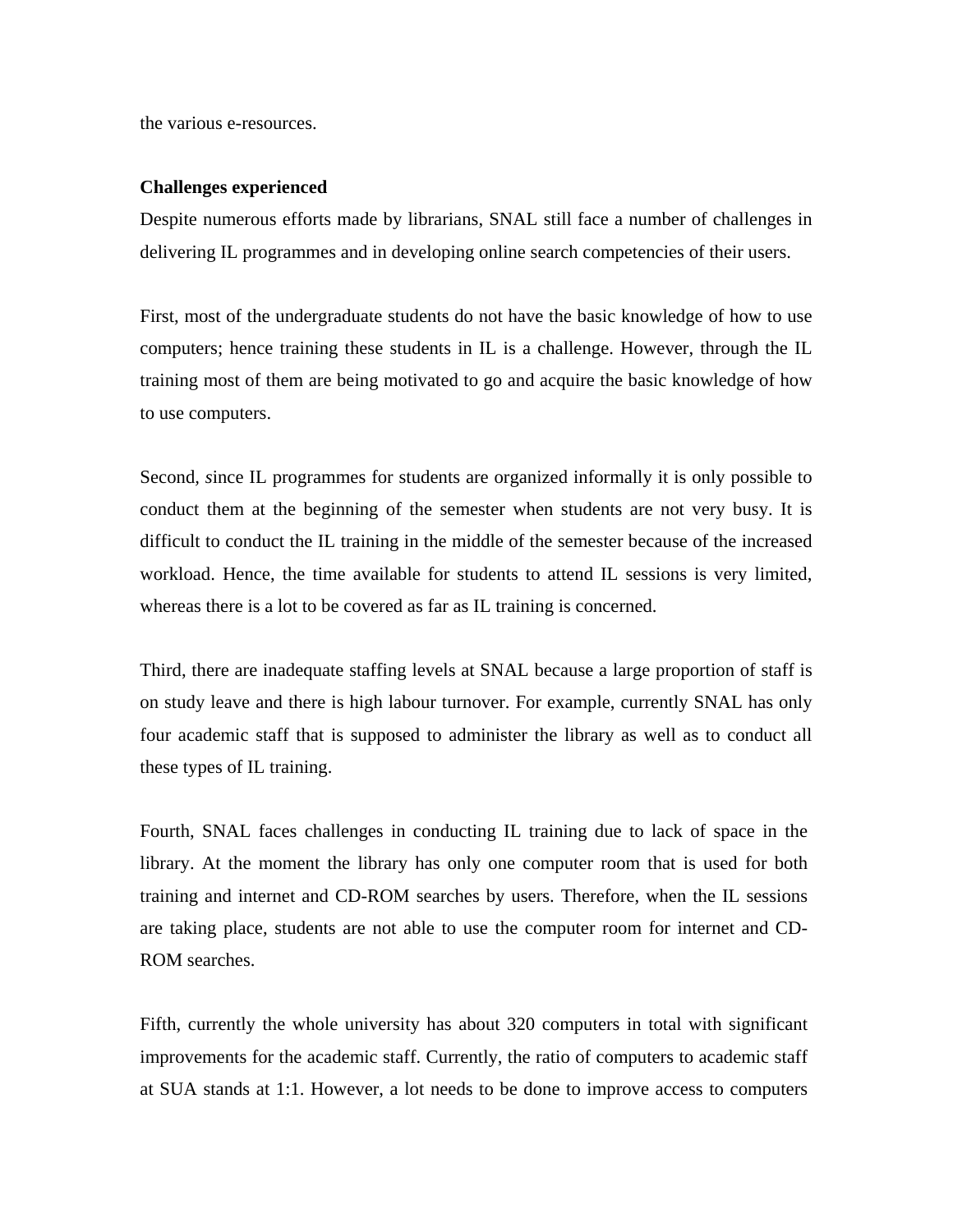for students. For instance, at the moment there are only two computer training laboratories with about 60 computers each for the entire student population, which is around 2,500. The current computer-student-ratio at SUA stands at 1: 40. Furthermore, the number of students is increasing very fast, implying that the computer laboratory for students needs to be equipped with more computers and more LAN points and hubs.

Sixth, low bandwidth discourages most of the library users in the universities from attending the IL training. The meeting between SUA and ASARECA staff, which was held in 2004, revealed that most users at SUA complain about spending a lot of time downloading only one document from the internet.

Seventh, university administration is not committed to IL programmes. For example, the integration of IL into the various course curricula is an initiative that has not been supported by the administration.

Finally, staff attitudes and technophobia is another challenge that is making it difficult for IL to be on a firm footing at the university. Most academicians are satisfied with traditional methods of accessing information, for which most of the time they ask the libraries to conduct an information search for them and would even demand payment to attend IL training workshops.

## **Conclusion**

The role of IL programmes in developing online search strategies and skills for library users cannot be over emphasised. SNAL is using a number of IL approaches to ensure that users not only develop online search skills but also become information literate. However, to achieve this goal there are still a lot of challenges that need to be addressed as discussed above. Librarians should take a leading role to ensure that IL programmes are effectively implemented and sustained.

## **Recommendations**

This paper makes the following recommendations: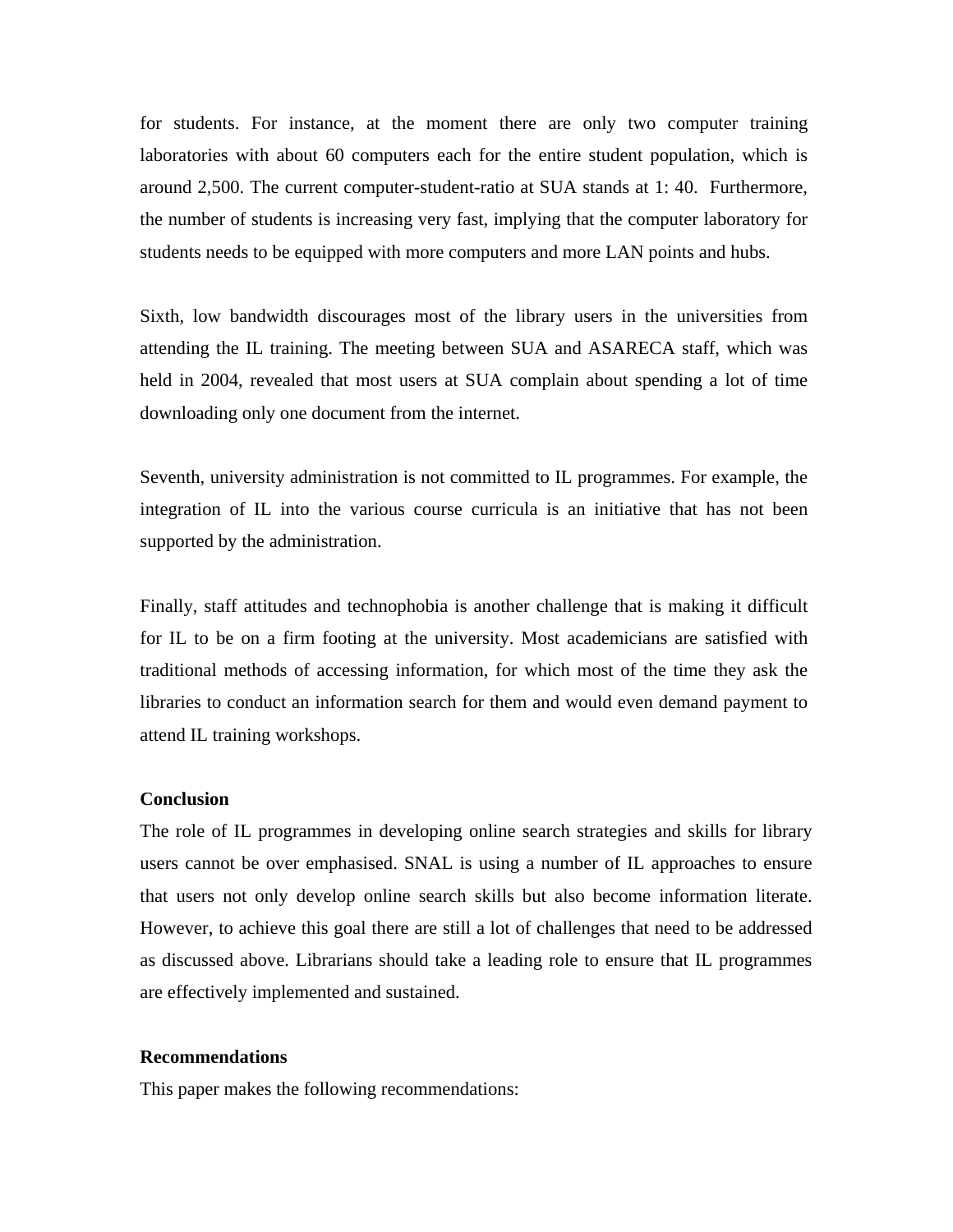- There is a need to develop a policy and implementation plan on integration of IL training in the course curriculum which will make IL training mandatory.
- More awareness programmes are needed to educate the university community about the importance of the IL training such as through posters, stickers, newsletters etc.
- Both short-term and long-term training approaches should be used
- IL should be a continuous training and retraining programme
- Librarians should ensure follow up activities and evaluation after the training
- Libraries should introduce a virtual or physical enquiry service for IL-related queries.
- Librarians should define strategies that ensure that there is a backup for the library staff in order to ensure continuous IL training.
- Librarians should also target Deans/Directors of departments to be champions of IL integration into the curriculum
- Efforts should be made to prepare librarians to become effective teachers of IL programmes through in-house training, seminars/workshops and long-term training courses
- Librarians, educators and administrators should play a leadership role in the development and implementation of IL programmes; new relationships should also be developed throughout the educational community to work towards IL curriculum development (ACRL 2004).
- Development of local content is also important as it will encourage both students and the academicians to access information on the internet, since they will also be accessing their own information. Thus, digital institutional repositories, which include both published and unpublished publications of the university staff, should be put in place.

# **References**

- Adam, L. and Wood, F. (1999). "An investigation of the impact of information and communications technologies in Sub-Saharan Africa," *Journal of Information Science,* 25 (4), 307-18.
- American Library Association (ALA). (1998). *Presidential committee on information literacy: Final report.* Chicago: American Library Association.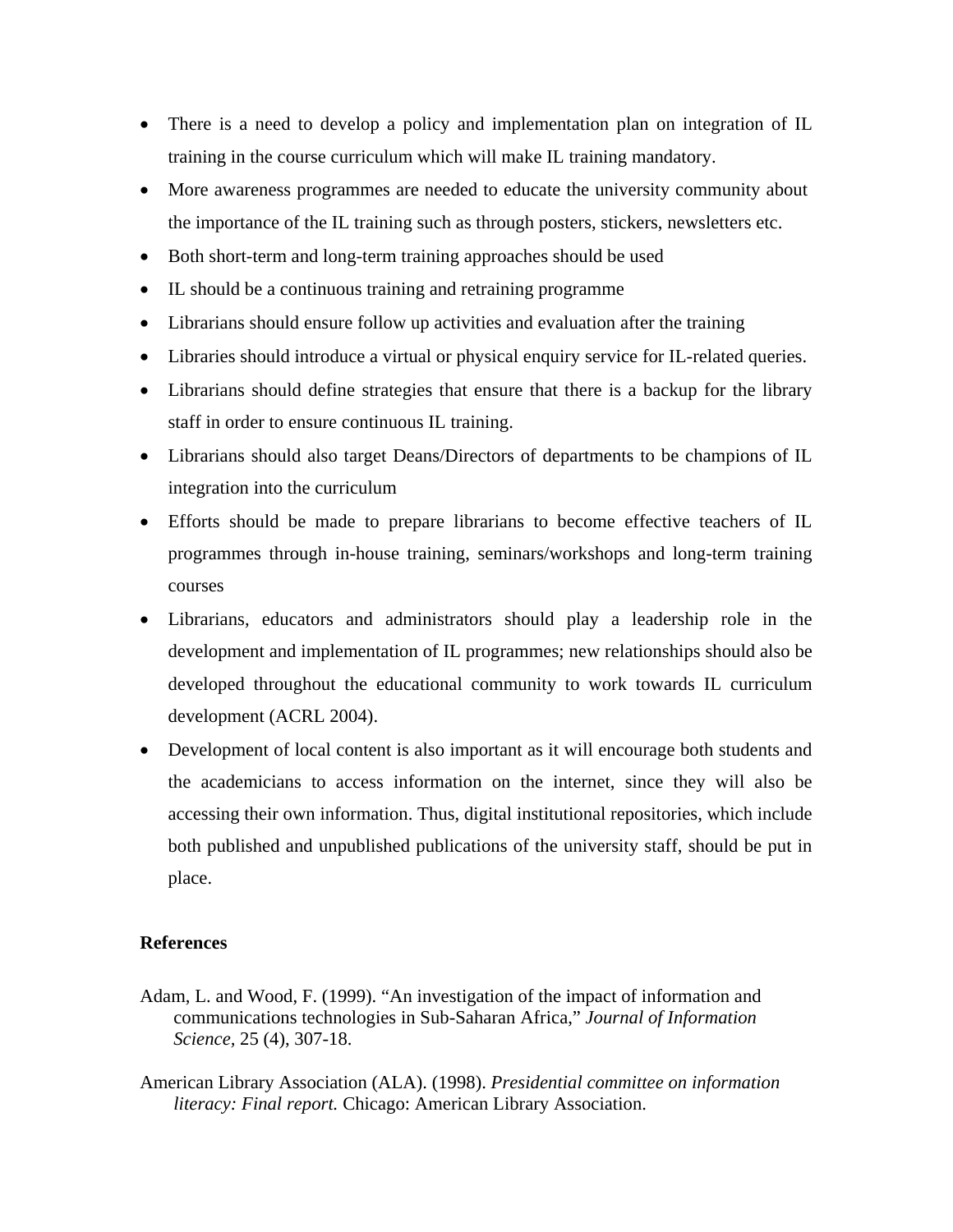- Ashoor. M. (2005). "Information literacy: a case study of KFUPM library." *The Electronic Library*, 23 (4), 398-409.
- Association of College and Research Libraries (ACRL). (2004). Best practices and assessment of information literacy programs. Institute for information literacy. [<http://www.earlham.edu/~libr/Plan.htm](http://www.earlham.edu/~libr/Plan.htm)**>** (Accessed 20 March 2006).

Association of Research and Academic Libraries (ACRL). (2003). Guidelines for instruction programs in academic libraries. <http://www.ala.org/ala/acrl/acrlstandards/guidelinesinstruction.htm> (Accessed 20 March 2006).

- Donald, R. (2006). Marketing: A challenge for corporate librarians.  $\lt$ http://www.insitepro.com/donald3.htm> (Accessed 20<sup>th</sup> March 2006).
- Donnelly, K.M. (1998). Learning from the teaching libraries. *American Libraries,* 29(11) pp.47.
- Dulle F.W. and Lwehabura, M.J.F. (2004). User information literacy: Challenges facing university libraries towards effective implementation. Paper presented at the  $6<sup>th</sup>$  standing conference of African national and university libraries.  $30^{th}$  June 2004 –  $3^{rd}$  July 2004, Kampala, Uganda.

Eisenberg, M.B., Lowe, C.A. and Splitzer, K.L. (2004). *Information literacy essential skills for information age* (2nd ed.). Westport: Library Unlimited.

Ercegovac, Z. and Yamasaki, E. (2004). Information literacy: Search strategies, tools & Resources. **<**<http://www.libraryinstruction.com/infosearch.html>> (Accessed 20th March 2006).

Engeldinger, E.A. (1998). "Bibliographic instruction and critical thinking: The contribution of the annotated bibliography,"*RQ Winter,* 28 (2), 195–202.

Neely, T. Y. (2002). *Sociological and psychological aspects of information literacy in higher education.* London, Maryland: Scarecrows Press.

Rutgers University library. (2005). Online tutorials.

<[http://www.libraries.rutgers.edu/rul/lib\\_instruct/instruct\\_tutorials.shtml](http://www.libraries.rutgers.edu/rul/lib_instruct/instruct_tutorials.shtml)> (Accessed 25th March 2006).